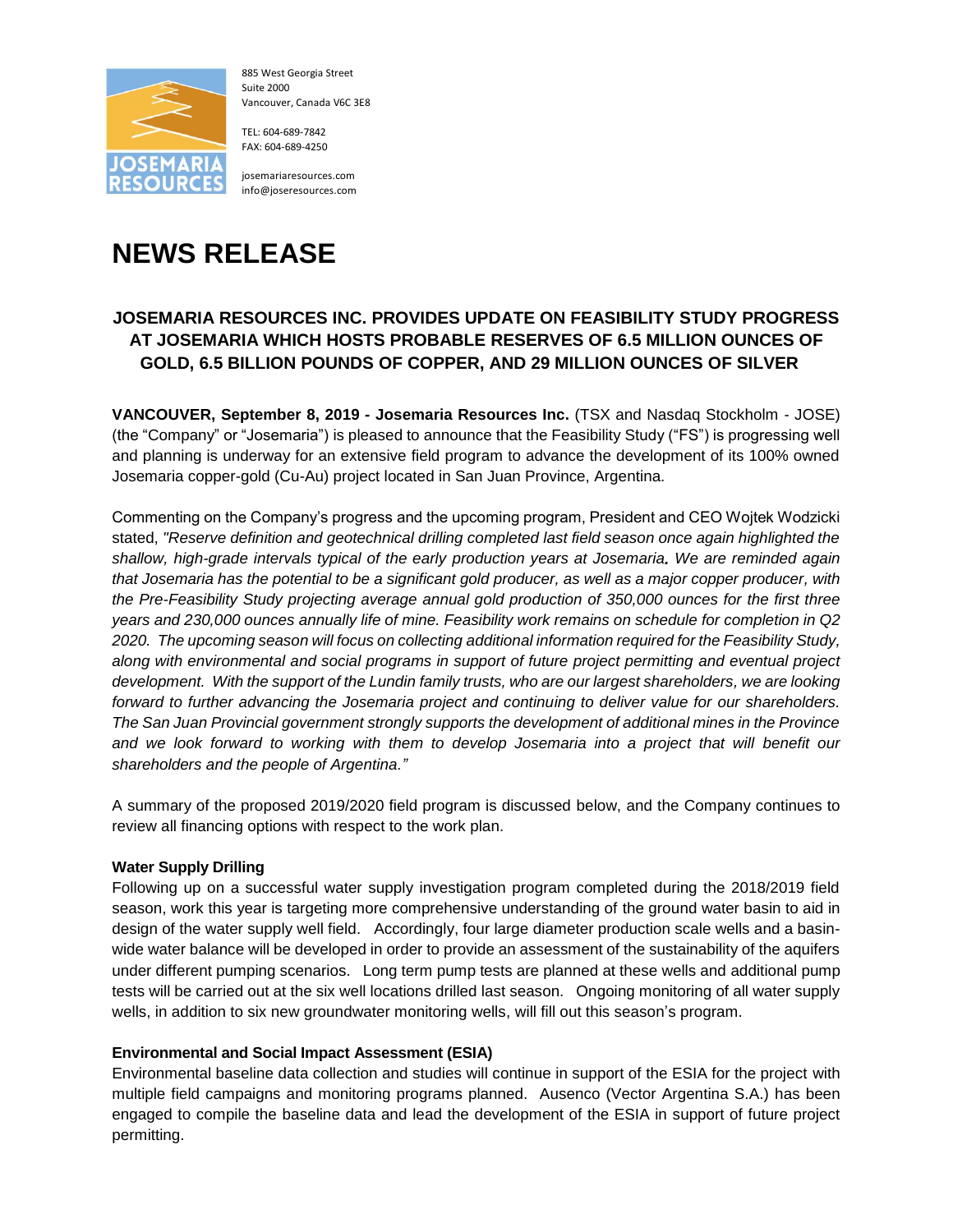#### **Site Geotechnical Work**

A series of geotechnical boreholes and test pits are planned to cover the proposed plant, waste dump, tailings and other infrastructure locations to confirm FS design criteria for ground conditions, site characterization, and foundation support. This confirmatory program follows the investigative geotechnical work complete last field season.

#### **Condemnation Drilling**

Approximately 2,000 metres of condemnation drilling over the proposed plant, waste dump, tailings and other infrastructure locations is planned to ensure these installations do not sterilize any potential additional mineralized material that might contribute to future expansions or extension of the project's mine life.

#### **Metallurgical Sampling**

The Company is planning two dedicated drill holes for the collection of additional bulk metallurgical samples with a focus on confirmatory comminution and flotation variability testing.

#### **About Josemaria**

Josemaria Resources Inc. is a Canadian natural resources company focused on advancing the development of its 100% owned Josemaria copper-gold project in San Juan Province, Argentina. The Company is a reporting issuer in the Provinces of British Columbia, Alberta, Ontario and Quebec and its corporate head office is in Vancouver, BC. The Company's shares are listed on the TSX and on Nasdaq Stockholm under the trading symbol "JOSE".

| <b>Category</b><br>(all domains) | Tonnage | Grade  |             |            |                       | <b>Contained Metal</b> |                 |                 |
|----------------------------------|---------|--------|-------------|------------|-----------------------|------------------------|-----------------|-----------------|
|                                  | (Mt)    | Cu (%) | Au<br>(g/t) | Ag $(g/t)$ | <b>CuEq</b><br>$(\%)$ | Cu                     | Au              | Ag              |
|                                  |         |        |             |            |                       | (billion<br>lbs)       | (million<br>OZ) | (million<br>oz) |
| <b>Proven</b>                    | ۰       |        |             | ۰          | ٠                     |                        | ٠               | ۰               |
| Probable                         | 1,008   | 0.29   | 0.21        | 0.92       | 0.41                  | 6.5                    | 6.5             | 28.8            |
| <b>Total</b>                     | 1,008   | 0.29   | 0.21        | 0.92       | 0.41                  | 6.5                    | 6.5             | 28.8            |

#### **Josemaria Mineral Reserve Statement**

Notes to accompany Josemaria mineral reserve statement:

- 1. Mineral reserves have an effective date of 20 November 2018. The Qualified Person for the estimate is Mr. Robert McCarthy, P.Eng.
- 2. The mineral reserves were estimated using the Canadian Institute of Mining, Metallurgy and Petroleum (CIM), Definition Standards for Mineral Resources and Reserves, as prepared by the CIM Standing Committee on Reserve Definitions and adopted by CIM Council.
- 3. The mineral reserves were based on a pit design which in turn aligned with an ultimate pit shell selected from a Whittle™ pit optimization exercise. Key inputs for that process are:
	- Metal prices of \$2.95/lb Cu, \$1,225/oz Au; \$19.00/oz Ag
	- Mining cost of \$1.80/t ore and waste at a reference elevation of 4180 m, plus cost adjustments of \$0.016/t/10m bench above reference and \$0.025/t/10 m bench below reference
	- Processing cost of \$3.60/t ore milled
	- General and administration cost of \$0.80/t milled
	- Sustaining capital costs of \$0.55/t
	- Pit slope angles varying from 42° to 46°
	- Process recoveries are based on grade. The average recovery is estimated to be 85% for Cu, 65% for Au and 66% for Ag
	- CuEq was calculated using total payable revenue from all metals in the mine plan, converting to payable copper, and back calculating for grade based on life of mine average copper recoveries and payables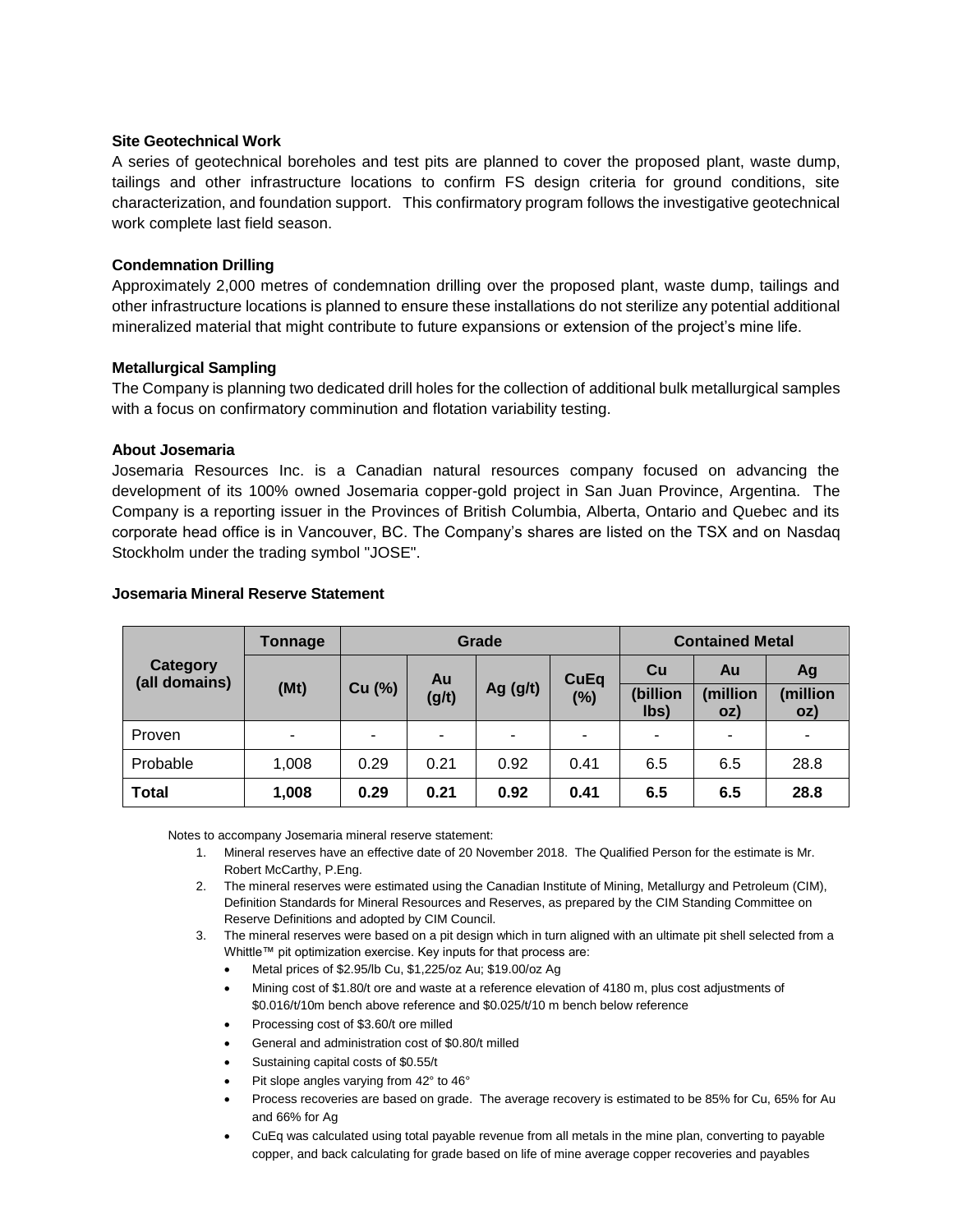- 4. Mining dilution is estimated to be 5%.
- 5. Ore loss is assumed to be 1%.
- 6. The mineral reserve has an economic cut-off, based on NSR, of \$4.95/t for direct mill feed.
- 7. There are 711 Mt of waste in the ultimate pit. The strip ratio is 0.71 (waste:ore).
- 8. All figures are rounded to reflect the relative accuracy of the estimate. Totals may not sum due to rounding as required by reporting guidelines.

For details on the Mineral Reserve Estimate, refer to the Technical Report dated December 19, 2018 and titled "NI 43-101 Technical Report, Pre-feasibility Study for the Josemaria Copper-Gold Project, San Juan Province, Argentina" with an effective date of November 20, 2018 (the "Technical Report") which is available for review under the Company's profile on SEDAR [\(www.sedar.com\)](http://www.sedar.com/) and on the Company's website [\(www.josemariaresources.com\)](http://www.josemariaresources.com/).

#### **Qualified Persons**

Technical disclosure for the Josemaria Project included in this press release, has been reviewed and approved by Bob Carmichael, P. Eng. (BC). Mr. Carmichael is Josemaria's Vice-President of Exploration and a Qualified Person ("QP") under National Instrument 43-101 Standards of Disclosure for Mineral Projects. Additional information regarding exploration, drilling, data verification, and the mineral resource estimate for the Josemaria project can be found in the Technical Report. The Technical Report was prepared for Josemaria Resources by SRK Consulting (Canada) ("SRK"). The Qualified Persons, as defined under NI 43-101, responsible for the Technical Report are Fionnuala Devine, P.Geo., of Merlin Geosciences, Robin Kalanchey, P.Eng., of Ausenco Engineering Canada Inc. (Canada), Gino Zandonai, MSc. (CSM), CP (RM CMC #0155), Robert McCarthy, P.Eng., of SRK Consulting (Canada), Scott Elfen, P.E., of Ausenco Engineering Canada Inc. (Canada), Neil Winkelmann, B.E. (Mining), MBA (FAusIMM), of SRK Consulting (Canada), and Bruno Bontrager, P.Eng., of Knight Piésold (Vancouver), all of whom are independent of Josemaria Resources.

#### **Additional Information**

This information was submitted for publication, through the agency of the contact person set out below, on September 8, 2019 at 11:00 p.m. Pacific Time.

On behalf of the board of directors of Josemaria Resources,

Wojtek Wodzicki, President and CEO, Josemaria Resources Inc.

For further information, please contact:

Michelle Fyfe, Investor Relations, Canada - +1-604-689-7842; or [info@Josemariaresources.com](mailto:info@josemariaresources.com) Robert Eriksson, Investor Relations, Sweden - +46 701 112 615; or [reriksson@rive6.ch](mailto:reriksson@rive6.ch)

#### **Cautionary Note Regarding Forward-Looking Statements**

Cautionary Note Regarding Forward-Looking Statements Certain statements made and information contained herein in the news release constitutes "forward-looking information" and "forward-looking statements" within the meaning of applicable securities legislation (collectively, "forward-looking information"). The forward-looking information contained in this news release is based on information available to the Company as of the date of this news release. Except as required under applicable securities legislation, the Company does not intend, and does not assume any obligation, to update this forward-looking information. Generally, this forward-looking information can frequently, but not always, be identified by use of forward-looking terminology such as "plans", "expects" or "does not expect", "is expected", "budget", "scheduled", "estimates", "forecasts", "intends", "anticipates" or "does not anticipate", or "believes", or variations of such words and phrases or statements that certain actions, events, conditions or results "will", "may", "could", "would",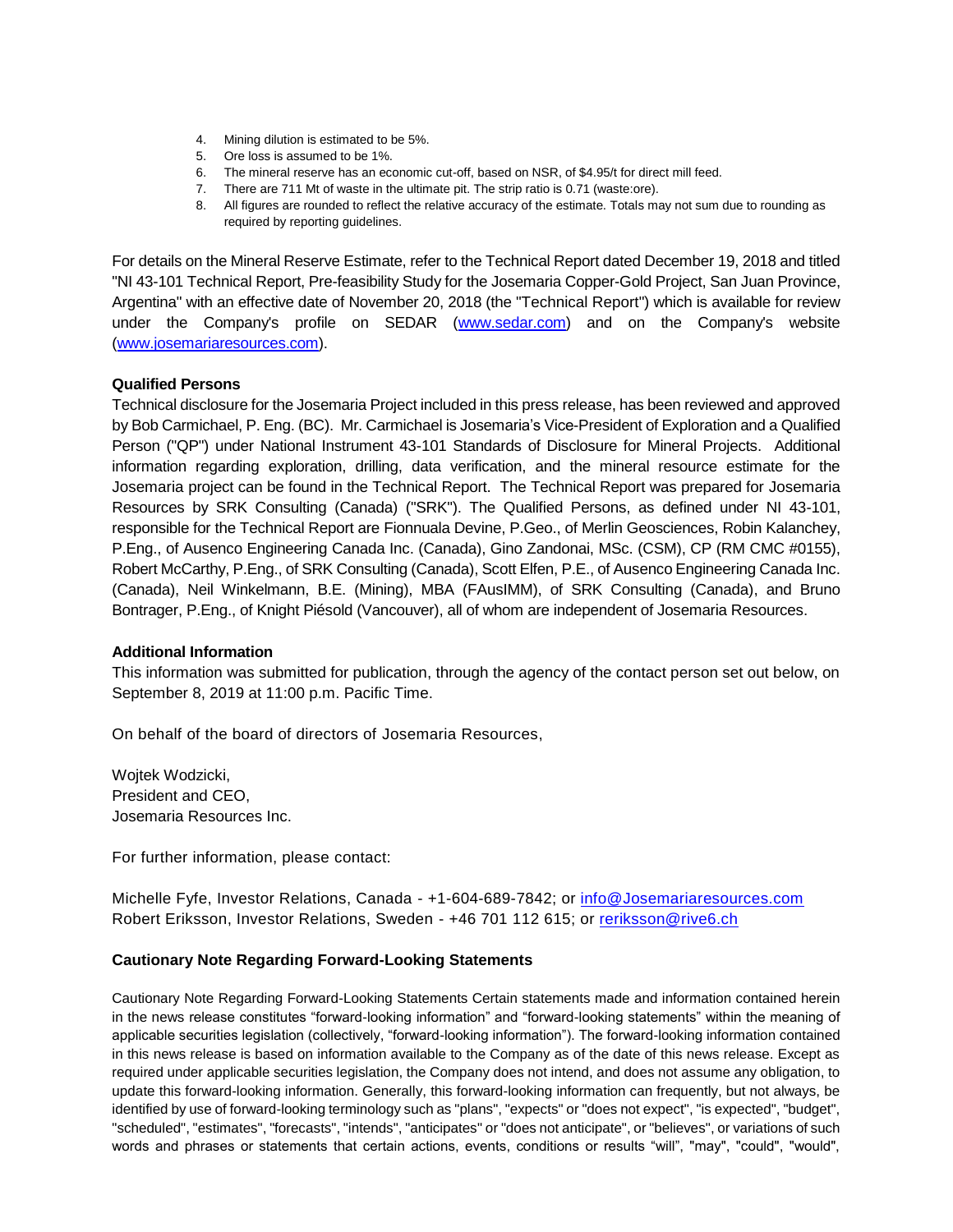"might" or "will be taken", "occur" or "be achieved" or the negative connotations thereof. All statements other than statements of historical fact may be forward-looking statements.

Forward-looking statements contained in this news release include statements regarding the results of the PFS and the anticipated capital and operating costs, sustaining costs, net present value, internal rate of return, payback period, process capacity, average annual metal production, average process recoveries, anticipated mining and processing methods, proposed PFS production schedule and metal production profile, anticipated construction period, anticipated mine life, expected recoveries and grades, anticipated production rates, infrastructure, social and environmental impact studies, availability of labour, tax rates and commodity prices that would support development of the Josemaria Project. Information concerning mineral resource/reserve estimates and the economic analysis thereof contained in the results of the PFS are also forward-looking statements in that they reflect a prediction of the mineralization that would be encountered, and the results of mining, if a mineral deposit were developed and mined. In addition, this news release includes statements regarding the support of the Lundin Family Trusts, support of local governments to the development of mines in Argentina and statements regarding the Company's studies and programs with respect to the Josemaria project. Although the Company believes that the expectations reflected in such forward-looking statements and/or information are reasonable, undue reliance should not be placed on forward-looking statements since the Company can give no assurance that such expectations will prove to be correct. These statements involve known and unknown risks, uncertainties and other factors that may cause actual results or events to differ materially from those anticipated in such forward-looking statements, including the risks, uncertainties and other factors identified in the Company's periodic filings with Canadian securities regulators, including the Company's most recent Annual Information Form available under the Company's profile at www.sedar.com. In addition, these statements involve assumptions made with regard to the Company's ability to develop the Josemaria Project and to achieve the results outlined in the PFS; the ability to raise the capital required to fund construction and development of the Josemaria Project; and the results and impact of future exploration at the Josemaria Project.

The forward-looking statements contained in this news release are made as at the date of this news release and the Company does not undertake any obligations to publicly update and/or revise any of the included forward-looking statements, whether as a result of additional information, future events and/or otherwise, except as may be required by applicable securities laws. Forward-looking information is provided for the purpose of providing information about management's current expectations and plans and allowing investors and others to get a better understanding of the Company's operating environment. Forward-looking information is based on certain assumptions that the Company believes are reasonable, including that the current price of and demand for commodities will be sustained or will improve, the supply of commodities will remain stable, that the general business and economic conditions will not change in a material adverse manner, that financing will be available if and when needed on reasonable terms and that the Company will not experience any material labour dispute, accident, or failure of plant or equipment. These factors are not, and should not be construed as being, exhaustive. Although the Company has attempted to identify important factors that would cause actual results to differ materially from those contained in forward-looking information, there may be other factors that cause results not to be as anticipated, estimated, or intended. There can be no assurance that such statements will prove to be accurate, as actual results and future events could differ materially from those anticipated in such statements. All of the forward-looking information contained in this document is qualified by these cautionary statements. Readers are cautioned not to place undue reliance on forward-looking information due to the inherent uncertainty thereof.

#### Cautionary Note to U.S. Readers

Information concerning the mineral properties of the Company contained in this news release has been prepared in accordance with the requirements of Canadian securities laws, which differ in material respects from the requirements of securities laws of the United States applicable to U.S. companies subject to the reporting and disclosure requirements of the United States Securities and Exchange Commission (the "SEC"). These standards differ significantly from the disclosure requirements of the SEC, and mineral reserve and mineral resource information contained herein may not be comparable to similar information disclosed by U.S. companies in accordance with the rules and regulations promulgated by the SEC currently in effect. Accordingly, information contained in this news release containing descriptions of the Company's mineral deposits may not be comparable to similar information made public by United States companies subject to the reporting and disclosure requirements under the U.S. Securities Laws. In particular, information contained in the news release regarding "Proven Mineral Reserves" and "Probable Mineral